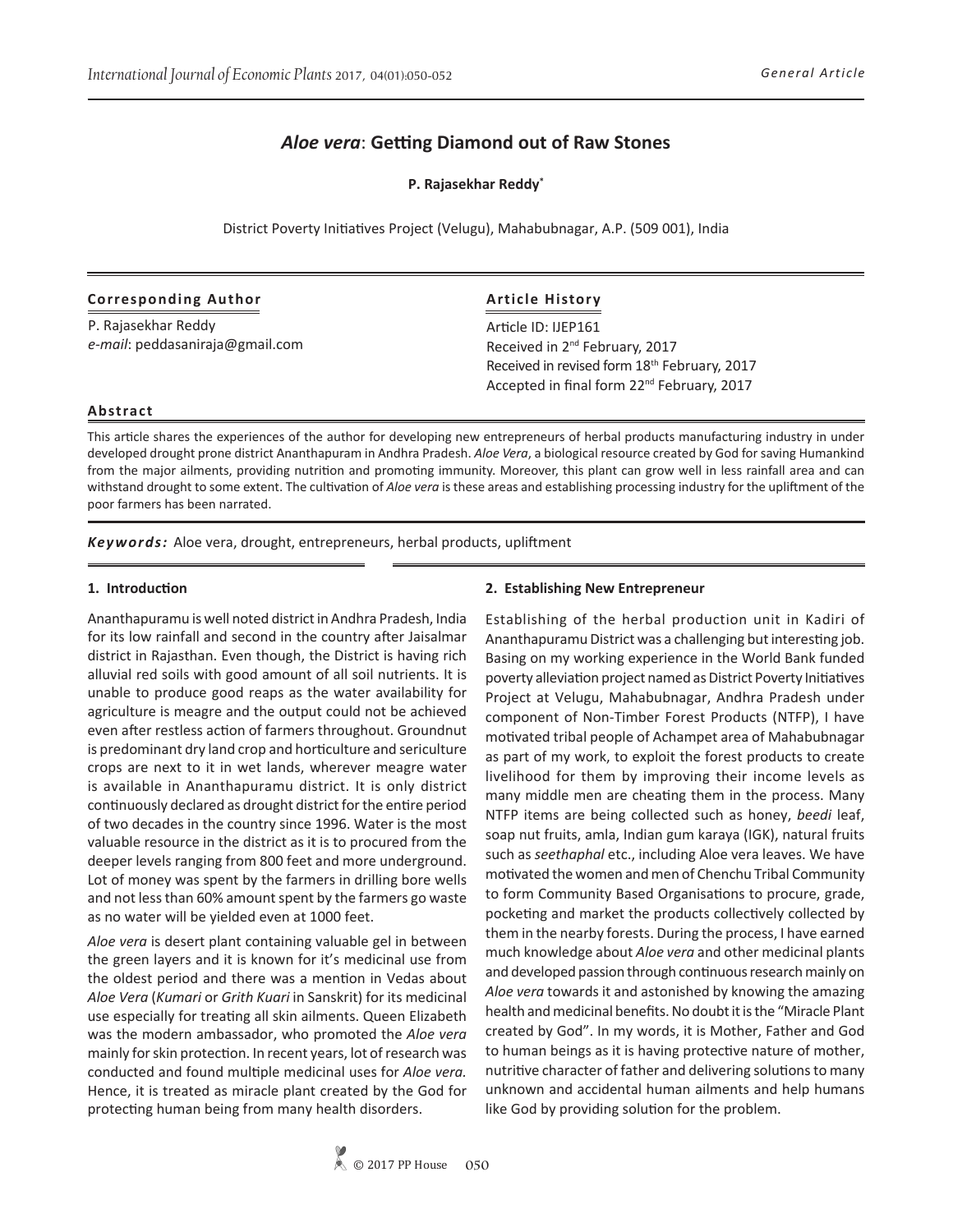# **3. Situation Analysis**

As Ananthapuramu is my native place and after seeing the plight of poor farmers in the District, I have decided to develop few livelihood opportunities among them by promoting Aloe Vera culture and to process it for its benefits. I have taken assistance of one Mr. Shankar in collection of plant material and to plant Aloe Vera. I have requested State Bank of India to provide crop loan of INR 30,000 by working for inclusion of the crop of medicinal plant among the list of crops to provide loans after getting approval of NABARD. The duration of crop from plantation up to first harvest is 18 months minimum and it requires managerial working capital right from land development, plantation, manure, watering and weeding. After 18 months maturity the Aloe Vera leaves will be useful for extracting juice and Gel, which shall be done through a Small Scale Industry with all legal licences and quality certificate issued by the Department of Ayush under State Government. During the process, I could conduct a motivational workshop for providing orientation about *Aloe vera* and many farmers of Kadiri area came forward to take up *Aloe vera* cultivation. Then started haunting for entrepreneurs to start a industry for processing juice and gel out of *Aloe vera*.

During the process of searching, I could meet two women farmers Smt. Amrutha and Smt. Gopika and motivated them for starting a small industry with a unit cost of INR 40.00 Lakhs. The District Collector has sanctioned INR 10.00 Lakhs towards Industrial subsidy and State Bank of India Kadiri Branch has provided INR 25.00 Lakhs loan for the industry and the Entrepreneurs have invested INR 5.00 Lakhs as their investment. Getting bank loan for this industry was also involved lot of difficulties for the entrepreneurs and ultimately got the loan after intervention of District officers and the District Collector, Ananthapuramu. The machinery was procured from Mumbai and the industry was commenced in 2007. Then the difficulties for the entrepreneurs started as any of us do not know the preservation process after extraction of juice and gel. During the process, lot of working capital and extract of Aloe Vera got spoiled and thrown out without getting single penny and time of three years got lapsed leaving many losses and accumulation huge interest burden on the entrepreneurs.

# **4. Liaison and Support**

At this juncture, the District Collector, Anantapur Dr. Janardhan Reddy shown a way by deputing the women labour of the industry to the Central Food Technology and Research Institute, Mysore for exploring the preservation techniques and processing of Aloe Vera with utmost quality. Then supported the promoters in obtaining manufacturing licence and certificate of good manufacturing practices (GMP) from the Department of Ayush, Government of Andhra Pradesh and the Commissioner of the Department has supported a lot during the process of obtaining licences during 2010.

# **5. Marketing Issues and Prospects**

Then, started the problem of marketing of *Aloe vera*. For general products vast market is available but for Aloe Vera it was not the case. The products have to be sold with prior education of customer and existing shopping system is not suitable, hence explored for many ways and ultimately discovered that the Social Marketing is only suitable process, where the skills of unemployed or under employed youth can be utilised for marketing of these products after providing training about usages of products and approach systems of customers for sale of the products. The employees of Social Marketing will be given either remuneration or commission over the turnover of sales during the month, which is paid to their bank account directly at the end of the month. Further the promoters are providing premium for life insurance, accidental insurance and travel allowance for selling the products after attaining minimum turnover fixed by the promoters. After few days of experience, the promoters of industry insisted advance stock cost as few employees had cheated the promoters in returning the sale proceeds of the products sold by them. Now they are in a position to attain the brake even of the business by clearing all bank dues and the promoters are planning for expansion of both industry and also marketing of the products now.

# **6. New Entrepreneur: A Success Story**

Started in the year 2007, Hemanth Sai Herbal Products, has done well to its name and earned a respectable position in the industry. They have made constant progress in achieving a substantial position on the basis of products supplied under our brand name. This has helped them to be in league of wellacclaimed manufacturer and supplier of good quality of *Aloe vera* Products. Some of products like soaps, gels and face wash are extremely popular and found a huge market share and committed for delivering best quality products. To ensure the highest level of quality they have engaged the best of minds in the industry to work as quality became more important, as most of the products are applied directly onto the skin, which are skin friendly and juice, which is intake of human body, which shall be palatable without any bitterness. Ultimately, the promoters have reached a level of fulfilling all essential characters by studying the best of global practices and quality control measures prevalent in the industry, for fitting them for easy friendly marketing. The entire processing system was divided into multi levels of checking quality, and made sure that final product come with stamp of highest quality. Team of quality control personnel's constantly working towards the betterment of the quality of products, and keep updated the quality parameters in industry's advancement. Looking at the team of workforce at present, they have got rich mix of people right from research-oriented mindset, production experts and finally feeling the responsibility of delivering to the consumers with high quality, multiple benefit, easy and